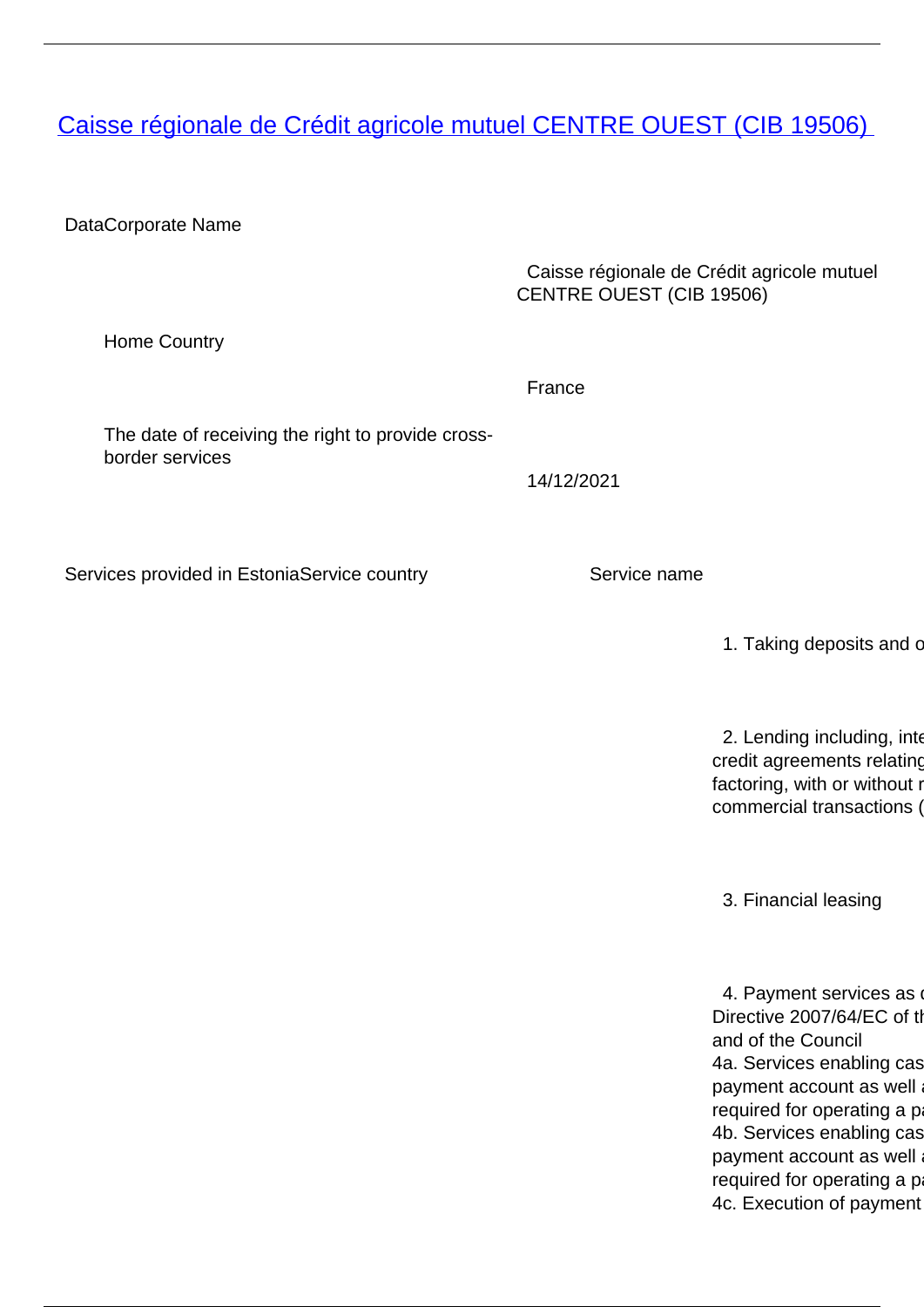transfers of funds on a pa user's payment service pr payment service provider:

 $-$  execution of direct deb direct debits

 $-$  execution of payment to payment card or a similar — execution of credit tran orders

4d. Execution of payment funds are covered by a cr service user:

 $-$  execution of direct deb direct debits

 $-$  execution of payment to payment card or a similar

— execution of credit tran orders

4e. Issuing and/or acquiring instruments

4f. Money remittance

4h. Account information s

5. Issuing and administe payment (e.g. travellers' c drafts) insofar as such act point 4

6. Guarantees and comm

7. Trading for own accou customers in any of the fo 7a. Money market instrum bills, certificates of deposit 7b. Foreign exchange 7c. Financial futures and 7d. Exchange and interes 7e. Transferable securitie

8. Participation in securit provision of services relat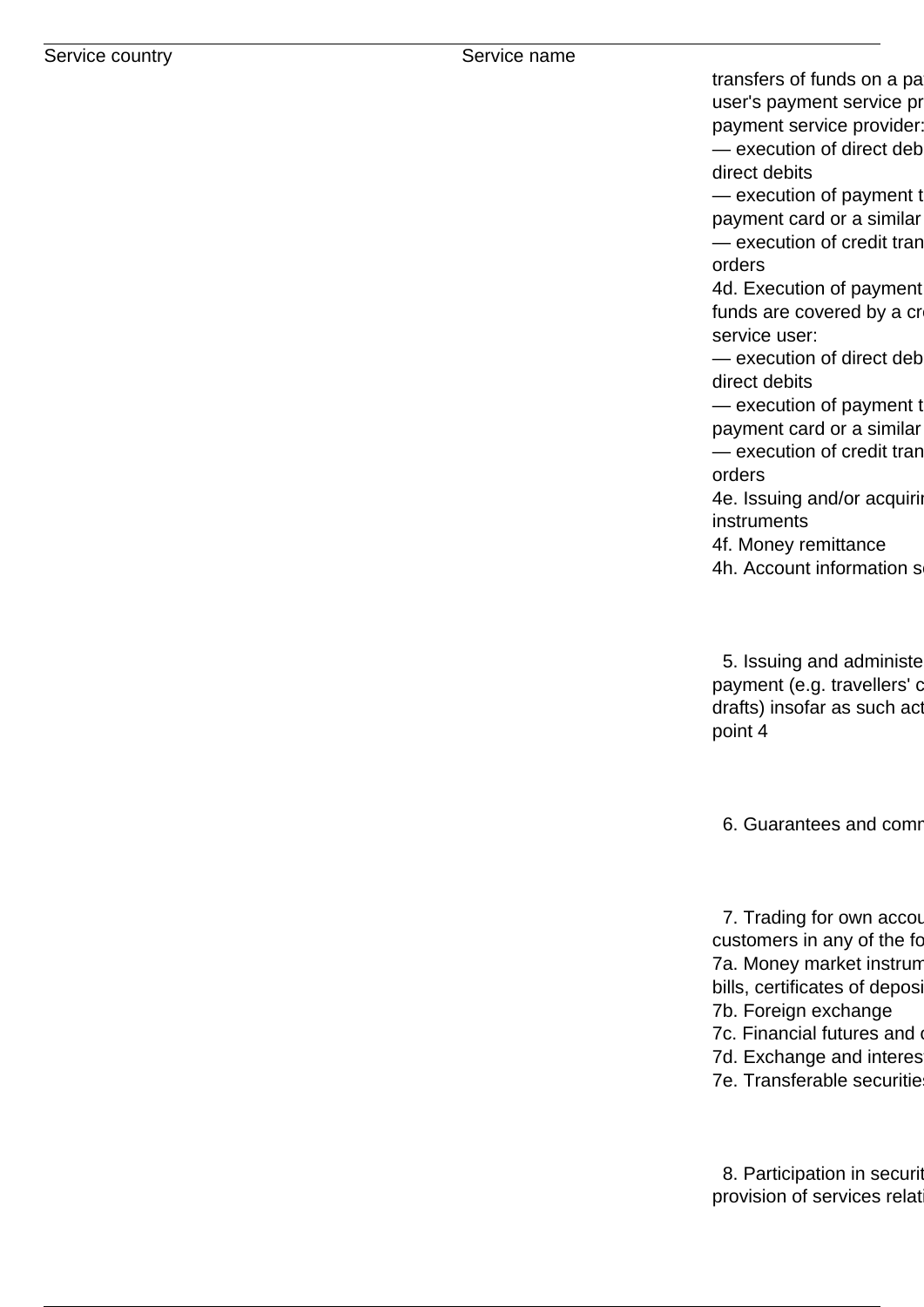9. Advice to undertaking industrial strategy and rela advice as well as services the purchase of undertaki

10. Money broking

11. Portfolio manageme

12. Safekeeping and adı

13. Credit reference serv

14. Safe custody service

## **Finantsinstrumendid**

|                        | Investment services and activities |          |              |  |         |   |          |                |  | Ancillary services |              |          |          |    |              |  | Data reporting<br>services |                |       |
|------------------------|------------------------------------|----------|--------------|--|---------|---|----------|----------------|--|--------------------|--------------|----------|----------|----|--------------|--|----------------------------|----------------|-------|
|                        | A1.                                | A2 A3 A4 |              |  |         |   |          | A5 A6 A7 A8 A9 |  | <b>B1</b>          |              | B2 B3 B4 |          | B5 | <b>B6 B7</b> |  | D1                         | D <sub>2</sub> | - D.3 |
| Fina C1                | X,                                 | X        | $\sf X$      |  | X       | X | X        |                |  | X                  | X            | X        | $\times$ |    |              |  |                            |                |       |
| ncialC <sub>2</sub> X  |                                    | X        | $\mathsf{X}$ |  | $\sf X$ | X | $\sf X$  |                |  | X                  | $\sf X$      | X        | $\times$ |    |              |  |                            |                |       |
| instr C <sub>3</sub> X |                                    | X        | $\mathsf{X}$ |  | X       | X | $\times$ |                |  | X                  | $\mathsf{X}$ | X        | $\times$ |    |              |  |                            |                |       |
| $umeC4 \ X$            |                                    | X        | $\sf X$      |  | X.      | X | X        |                |  | X                  | X            | X        | X        |    |              |  |                            |                |       |
| nts C <sub>5</sub>     |                                    |          |              |  |         |   |          |                |  |                    |              |          |          |    |              |  |                            |                |       |
| C <sub>6</sub>         |                                    |          |              |  |         |   |          |                |  |                    |              |          |          |    |              |  |                            |                |       |
| C7                     |                                    |          |              |  |         |   |          |                |  |                    |              |          |          |    |              |  |                            |                |       |
| C <sub>8</sub>         |                                    |          |              |  |         |   |          |                |  |                    |              |          |          |    |              |  |                            |                |       |
| C <sub>9</sub>         |                                    |          |              |  |         |   |          |                |  |                    |              |          |          |    |              |  |                            |                |       |
| C <sub>10</sub>        |                                    |          |              |  |         |   |          |                |  |                    |              |          |          |    |              |  |                            |                |       |